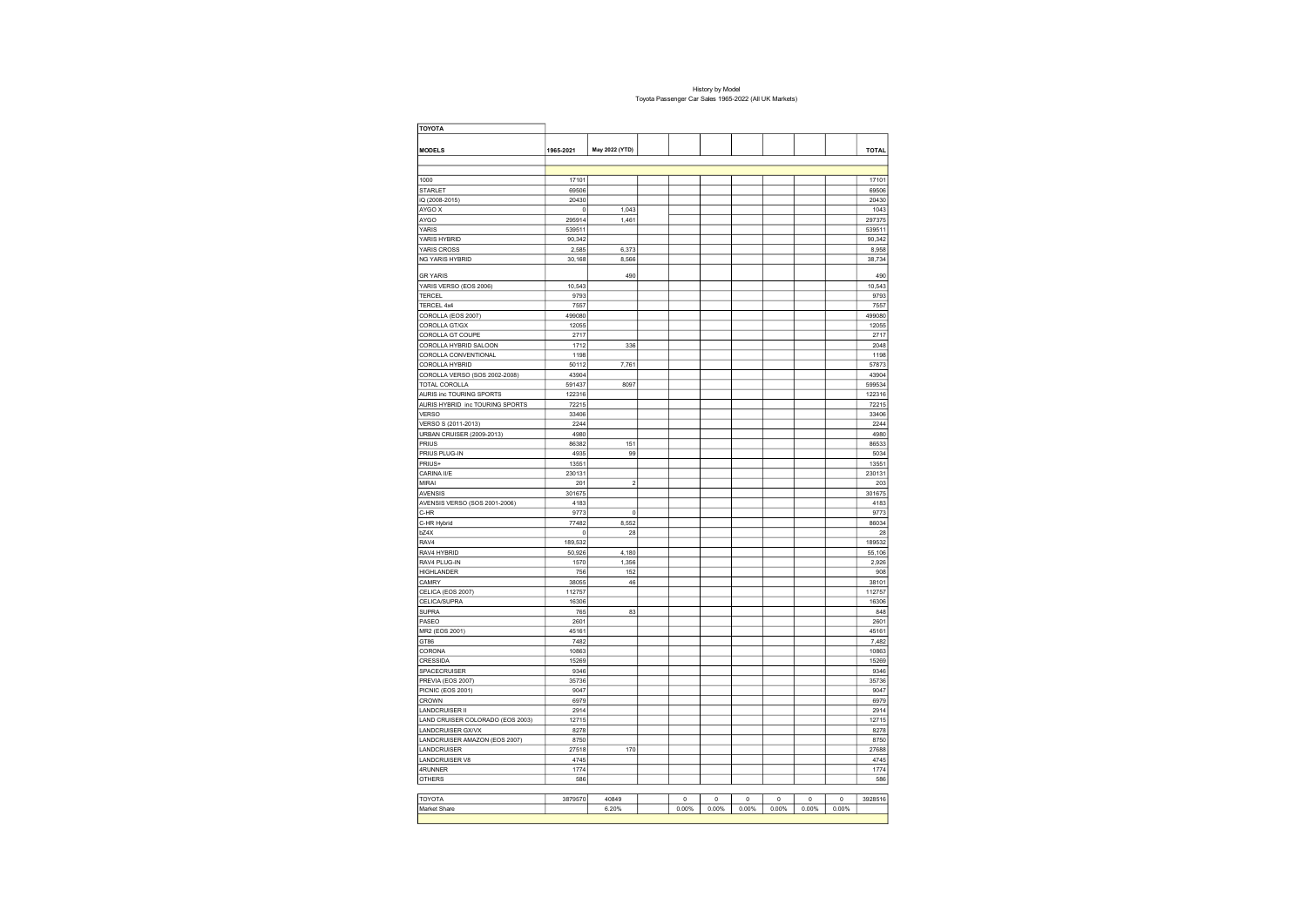## History by Model Toyota Passenger Car Sales 1965- 2020

| <b>MODELS</b>                   | 2000            | 2001  | 2002   | 2003   | 2004   | 2005    | 2006    | 2007           | 2008    | 2009          | 2010           | 2011           | 2012         | 2013                    | 2014   | 2015           | 2016           | 2017    | 2018    | 2019         | 2020           | 2021   | <b>TOTAL</b>           |
|---------------------------------|-----------------|-------|--------|--------|--------|---------|---------|----------------|---------|---------------|----------------|----------------|--------------|-------------------------|--------|----------------|----------------|---------|---------|--------------|----------------|--------|------------------------|
|                                 |                 |       |        |        |        |         |         |                |         |               |                |                |              |                         |        |                |                |         |         |              |                |        |                        |
|                                 |                 |       |        |        |        |         |         |                |         |               |                |                |              |                         |        |                |                |         |         |              |                |        |                        |
| 1000<br><b>STARLET</b>          | $6\phantom{1}6$ |       |        |        |        |         |         |                |         |               |                |                |              |                         |        |                |                |         |         |              |                |        | $\epsilon$             |
| iQ                              |                 |       |        |        |        |         |         |                | 16      | 7.897         | 4.486          | 2,905          | 2,697        | 1,472                   | 947    | 10             |                |         |         |              |                |        | 20430                  |
| AYGO                            |                 |       |        |        |        | 2896    | 14034   | 14158          | 15191   | 15,359        | 13,680         | 14,543         | 16,315       | 16,539                  | 20,995 | 25,071         | 23,819         | 22,751  | 23,093  | 23,200       | 17,024         | 17,386 | 296054                 |
| YARIS                           | 24369           | 29726 | 31313  | 35153  | 35225  | 33981   | 29716   | 31028          | 30683   | 30,545        | 22,114         | 18,306         | 27,688       | 25,771                  | 23,263 | 22,724         | 19,875         | 16,067  | 12,556  | 15,262       | 7,016          | 86     | 522467                 |
| YARIS HYBRID                    |                 |       |        |        |        |         |         |                |         |               |                |                | 2,819        | 5,716                   | 8,403  | 10,914         | 10,813         | 12,552  | 17,002  | 14,079       | 14,246         | 36     | 96580                  |
| YARIS CROSS                     |                 |       |        |        |        |         |         |                |         |               |                |                |              |                         |        |                |                |         |         |              |                | 2.585  | 2,585                  |
| NG YARIS HYBRID                 |                 |       |        |        |        |         |         |                |         |               |                |                |              |                         |        |                |                |         |         |              |                | 24,116 | 24,116                 |
| YARIS VERSO                     | 2371            | 2162  | 1683   | 1478   | 1323   | 1280    | 79      |                |         |               |                |                |              |                         |        |                |                |         |         |              |                |        | 10376                  |
| <b>TERCEL</b>                   |                 |       |        |        |        |         |         |                |         |               |                |                |              |                         |        |                |                |         |         |              |                |        |                        |
| TERCEL 4x4                      |                 |       |        |        |        |         |         |                |         |               |                |                |              |                         |        |                |                |         |         |              |                |        |                        |
| COROLLA (EOS 2007)              | 17814           | 17790 | 21132  | 23036  | 22319  | 24199   | 21195   | 2988           |         |               |                |                |              |                         |        |                |                |         |         |              |                |        | 150473                 |
| COROLLA GT/GX                   |                 |       |        |        |        |         |         |                |         |               |                |                |              |                         |        |                |                |         |         |              |                |        |                        |
| COROLLA GT COUPE                |                 |       |        |        |        |         |         |                |         |               |                |                |              |                         |        |                |                |         |         |              |                |        | - C                    |
| COROLLA VERSO                   |                 |       | 3775   | 3369   | 5451   | 9570    | 7885    | 7464           | 6390    |               |                |                |              |                         |        |                |                |         |         |              |                |        | 43904                  |
| COROLLA CONVENTIONAL            |                 |       |        |        |        |         |         |                |         |               |                |                |              |                         |        |                |                |         |         | 1,085        | 112            |        | 1197                   |
| <b>COROLLA HYBRID</b>           |                 |       |        |        |        |         |         |                |         |               |                |                |              |                         |        |                |                |         |         | 13,753       | 17,540         | 18,855 | 31293                  |
| COROLLA HYBRID SALOON           |                 |       |        |        |        |         |         |                |         |               |                |                |              |                         |        |                |                |         |         | 699          | 528            | 486    | 1227                   |
| TOTAL COROLLA                   | 17814           | 17790 | 24907  | 26405  | 27770  | 33769   | 29080   | 10452          | 6390    |               |                |                |              |                         |        |                |                |         |         | 15,537       | 18,180         | 19,341 | 228094                 |
| AURIS inc TOURING SPORTS        |                 |       |        |        |        |         | 111     | 21799          | 20808   | 17,096        | 10,159         | 6,924          | 5,969        | 10,192                  | 9,554  | 8,333          | 6,178          | 3,777   | 1,367   | 49           |                |        | 122316                 |
| AURIS HYBRID inc TOURING SPORTS |                 |       |        |        |        |         |         |                |         |               | 2655           | 4643           | 4035         | 6.194                   | 9.625  | 10.772         | 10.446         | 10.728  | 11.973  | 1.144        |                |        | 72215                  |
| <b>VERSO</b>                    |                 |       |        |        |        |         |         |                |         | 4827          | 4271           | 3500           | 2,978        | 3,566                   | 3,479  | 3,623          | 3,837          | 2,445   | 880     |              |                |        | 33406                  |
| <b>VERSOS</b>                   |                 |       |        |        |        |         |         |                |         |               |                | 1,453          | 636          | 155                     |        |                |                |         |         |              |                |        | 2244                   |
| <b>URBAN CRUISER</b><br>PRIUS   | 183             | 616   | 291    | 364    | 1588   | 3749    | 5017    | 8750           | 9042    | 1575<br>8,062 | 1.474<br>10565 | 1.247<br>6,522 | 681<br>4,718 | $\overline{3}$<br>2,807 | 2,445  | 3,361          | 5,312          | 4,889   | 4,187   | 2,509        | 842            | 563    | 4980<br>86382          |
| PRIUS PLUG-IN                   |                 |       |        |        |        |         |         |                |         |               |                |                | 470          | 509                     | 379    | 270            | 96             | 422     | 771     | 708          | 830            | 478    | 4936                   |
| PRIUS+                          |                 |       |        |        |        |         |         |                |         |               |                |                | 826          | 1110                    | 818    | 1144           | 1185           | 925     | 977     | 3771         | 2,784          | 13     | 13553                  |
| CARINA II/E                     |                 |       |        |        |        |         |         |                |         |               |                |                |              |                         |        |                |                |         |         |              |                |        |                        |
| <b>MIRAI</b>                    |                 |       |        |        |        |         |         |                |         |               |                |                |              |                         |        | $\mathbf{A}$   | 8              | 33      | 46      | 56           | 44             | 10     | 201                    |
| AVENSIS                         | 21302           | 22692 | 17942  | 23207  | 26011  | 22222   | 20288   | 18363          | 14444   | 12962         | 11,418         | 8,177          | 8,683        | 5,389                   | 5,212  | 5,239          | 5,142          | 3,478   | 1,763   | $\mathbf{1}$ |                |        | 253935                 |
| <b>AVENSIS VERSO</b>            |                 | 866   | 1376   | 947    | 588    | 329     | 77      |                |         |               |                |                |              |                         |        |                |                |         |         |              |                |        | 4183                   |
| $C-HR$                          |                 |       |        |        |        |         |         |                |         |               |                |                |              |                         |        |                | 223            | 4,096   | 3,082   | 2,335        | 37             |        | 9773                   |
| C-HR HYBRID                     |                 |       |        |        |        |         |         |                |         |               |                |                |              |                         |        |                | 289            | 10.760  | 15.971  | 15.897       | 16,726         | 17.907 | 77550                  |
| RAV4                            | 5205            | 10330 | 14406  | 15818  | 15660  | 14234   | 12082   | 10950          | 7942    | 4608          | 5,200          | 4,693          | 4,034        | 7,187                   | 7,588  | 6,912          | 4,071          | 2,998   | 695     | 32           |                |        | 154645                 |
| RAV4 HYBRID                     |                 |       |        |        |        |         |         |                |         |               |                |                |              |                         |        | $\overline{7}$ | 4.498          | 5,525   | 6,918   | 9,835        | 12,635         | 11,525 | 50943                  |
| RAV4 PLUG-IN                    |                 |       |        |        |        |         |         |                |         |               |                |                |              |                         |        |                |                |         |         |              | $\overline{7}$ | 1,563  |                        |
| <b>HIGHLANDER</b>               |                 |       |        |        |        |         |         |                |         |               |                |                |              |                         |        |                |                |         |         |              |                | 756    | 756                    |
| <b>CAMRY</b>                    | 346             | 207   | 485    | 138    | 69     |         |         |                |         |               |                |                |              |                         |        |                |                |         |         | 416          | 412            | 290    | 2073                   |
| CELICA                          | 4377            | 6171  | 5314   | 5370   | 4318   | 2788    | 1549    | $\overline{2}$ |         |               |                |                |              |                         |        |                |                |         |         |              |                |        | 29889                  |
| CELICA/SUPRA                    |                 |       |        |        |        |         |         |                |         |               |                |                |              |                         |        |                |                |         |         | 190          | 271            | 304    | 461                    |
| PASEO                           |                 |       |        |        |        |         |         |                |         |               |                |                |              |                         |        |                |                |         |         |              |                |        |                        |
| MR <sub>2</sub>                 | 2854            | 2316  | 2257   | 2297   | 1918   | 1217    | 1074    | $\mathbf{1}$   |         |               |                |                |              |                         |        |                |                |         |         |              |                |        | 13934                  |
| GT86<br>CORONA                  |                 |       |        |        |        |         |         |                |         |               |                |                | 1,438        | 1,777                   | 1,046  | 777            | 684            | 669     | 479     | 349          | 260            |        | 7479<br>$\mathfrak{c}$ |
| <b>CRESSIDA</b>                 |                 |       |        |        |        |         |         |                |         |               |                |                |              |                         |        |                |                |         |         |              |                |        | $\mathfrak{c}$         |
| SPACECRUISER                    |                 |       |        |        |        |         |         |                |         |               |                |                |              |                         |        |                |                |         |         |              |                |        | $\sqrt{2}$             |
| PREVIA                          | 1509            | 2370  | 1994   | 2217   | 1812   | 1528    | 1133    | 5              |         |               |                |                |              |                         |        |                |                |         |         |              |                |        | 12568                  |
| PICNIC                          | 1124            | 274   |        |        |        |         |         |                |         |               |                |                |              |                         |        |                |                |         |         |              |                |        | 1398                   |
| <b>CROWN</b>                    |                 |       |        |        |        |         |         |                |         |               |                |                |              |                         |        |                |                |         |         |              |                |        | $\mathcal{C}$          |
| <b>LANDCRUISER II</b>           |                 |       |        |        |        |         |         |                |         |               |                |                |              |                         |        |                |                |         |         |              |                |        | $\Omega$               |
| LAND CRUISER COLORADO           | 1291            | 1511  | 1503   |        |        |         |         |                |         |               |                |                |              |                         |        |                |                |         |         |              |                |        | 4305                   |
| LANDCRUISER GX/VX               |                 |       |        |        |        |         |         |                |         |               |                |                |              |                         |        |                |                |         |         |              |                |        |                        |
| LANDCRUISER AMAZON              |                 | 1123  | 1027   | 979    | 904    | 711     | 575     | 510            |         |               |                |                |              |                         |        |                |                |         |         |              |                |        | 5829                   |
| LANDCRUISER                     |                 |       |        | 3158   | 3895   | 3830    | 2996    | 2355           | 1456    | 828           | 1,434          | 1000           | 838          | 547                     | 792    | 747            | 759            | 576     | 798     | 857          | 565            | 291    | 27722                  |
| <b>LANDCRUISER V8</b>           | 870             |       |        |        |        |         |         |                | 463     | 209           | 465            | 613            | 789          | 557                     | 479    | 299            | $\overline{1}$ |         |         |              |                |        | 4745                   |
| 4RUNNER                         |                 |       |        |        |        |         |         |                |         |               |                |                |              |                         |        |                |                |         |         |              |                |        | $\mathfrak{c}$         |
| <b>OTHERS</b>                   |                 |       |        |        |        |         |         |                |         |               |                |                |              |                         |        |                |                |         |         |              |                |        | ſ                      |
|                                 |                 |       |        |        |        |         |         |                |         |               |                |                |              |                         |        |                |                |         |         |              |                |        |                        |
| <b>TOYOTA</b>                   | 83621           | 98154 | 104498 | 117531 | 121081 | 122.534 | 117,811 | 118.373        | 118,373 | 103.968       | 87.921         | 74.529         | 85.614       | 89.491                  | 95.025 | 100,207        | 97.236         | 102.691 | 102.558 | 121.764      | 92.092         | 97.253 | 2203349                |
| Market Share                    | 3.76%           | 3.99% | 4.07%  | 4.55%  | 4.72%  | 5.02%   | 5.02%   | 4.92%          | 4.99%   | 5.21%         | 4.33%          | 3.84%          | 4.19%        | 3.95%                   | 3.84%  | 3.80%          | 3.61%          | 4.04%   | 4.33%   | 4.60%        | 5.60%          | 6.10%  |                        |
|                                 |                 |       |        |        |        |         |         |                |         |               |                |                |              |                         |        |                |                |         |         |              |                |        |                        |